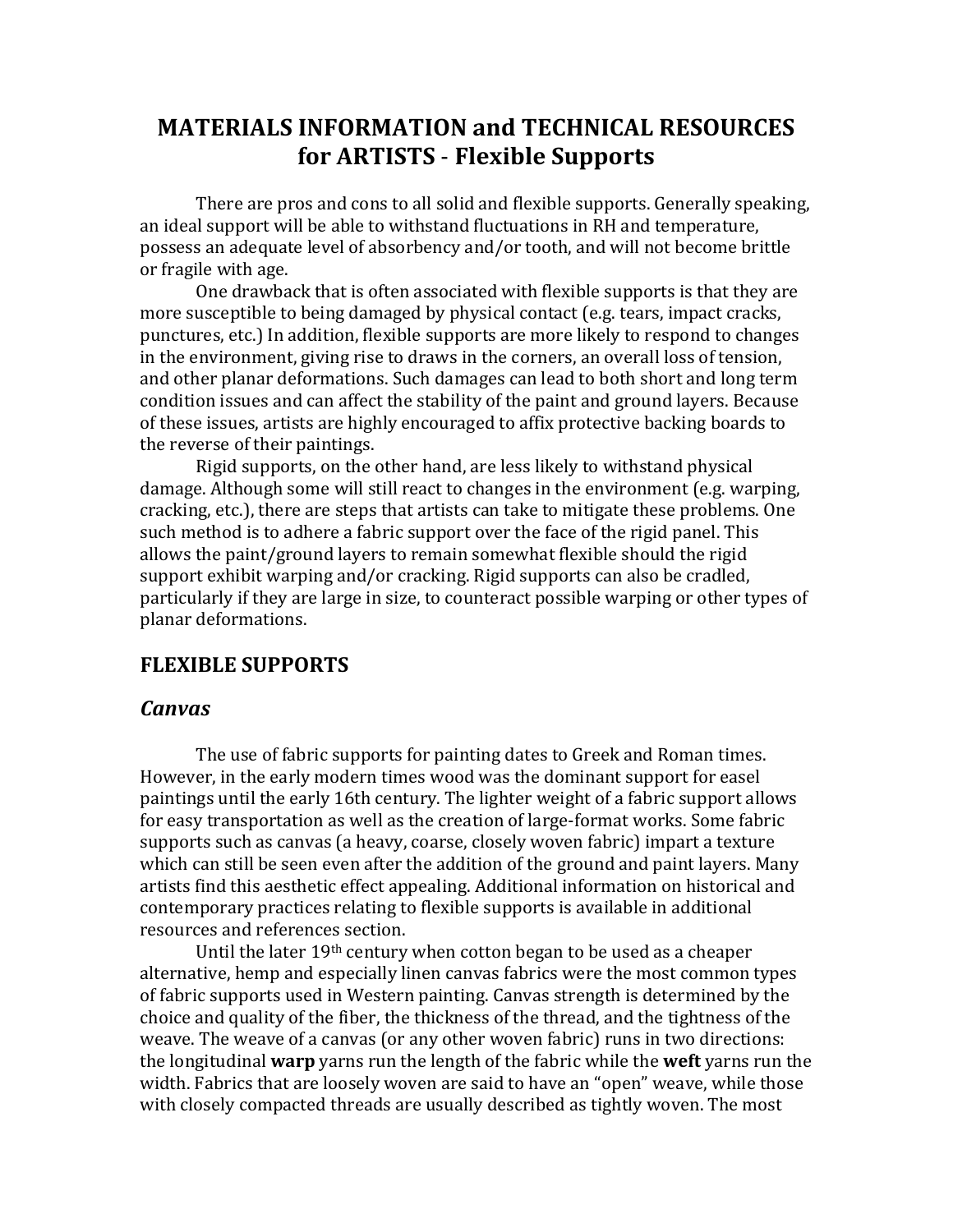common weave structure --one in which the weft alternates over and under the warp-- is called "plain" or "tabby" weave. Other types of common weave structures include twill (the weft threads are woven over one and under two or more warp yarns, producing a characteristic diagonal pattern) and herringbone (a form of twill weave which resembles a broken zigzag).



In modern paintings executed on flexible supports, the canvas is typically stretched over an expandable auxiliary support (e.g. stretcher). However, it can also be adhered to almost any rigid substrate (e.g. wood, ACM). Stretched canvas supports made from natural fibers are sensitive to changes in humidity and temperature, absorbing and releasing moisture with those changes. In extreme circumstances, this can lead to cracking and delamination of the ground and paint layers.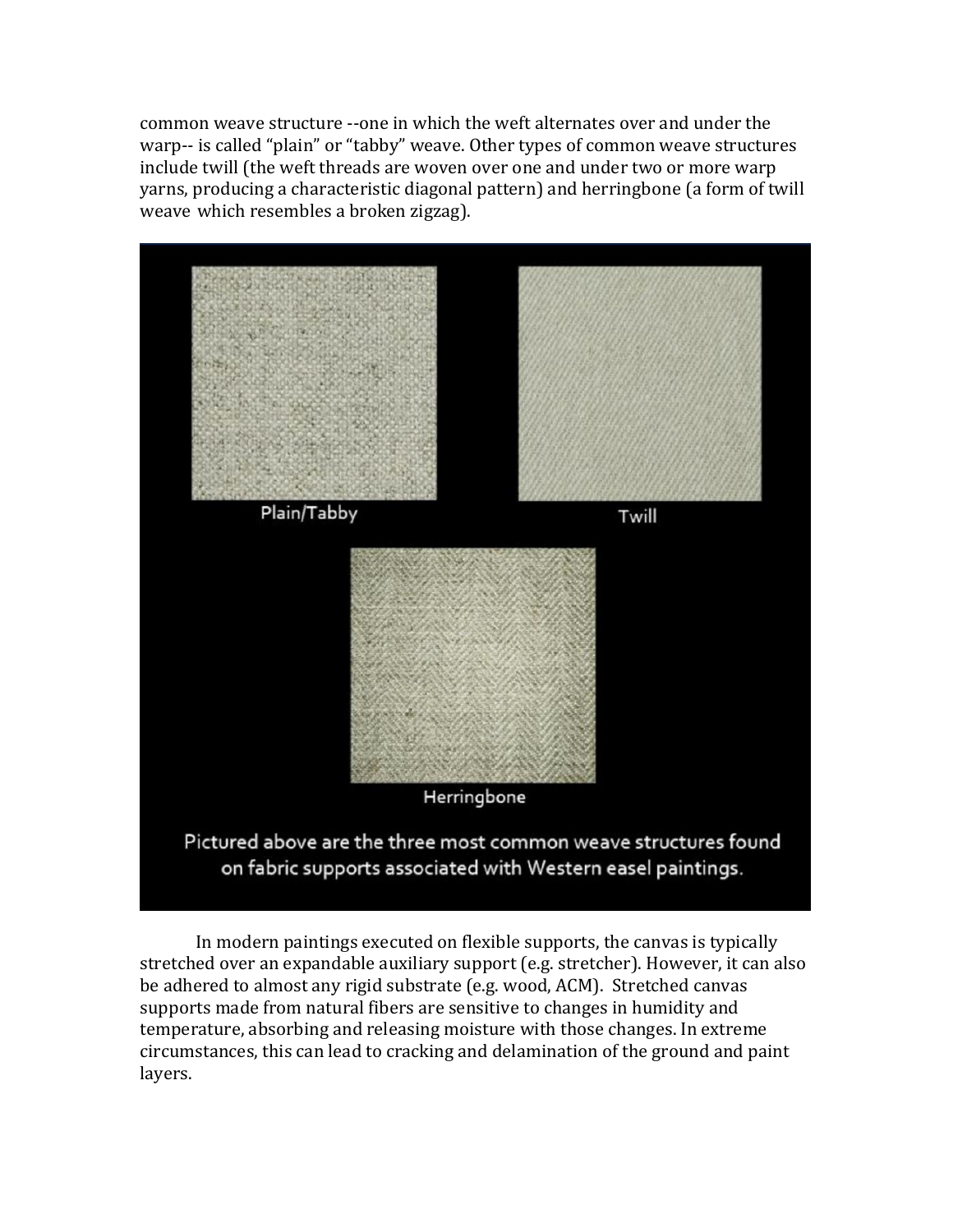

Canvas is available in a variety of fabrics, including natural fiber fabrics (e.g. linen, cotton) and synthetic fabrics (e.g. woven polyesters, high density polyolefin like Tyvek). Both raw and pre-primed canvases are available. Canvases that are more tightly woven and not too thin possess the greatest structural integrity. All fabric supports should be taught on their auxiliary supports.

One should exercise caution when selecting commercially prepared supports as the quality of pre-primed canvases can be difficult to evaluate. If the ground layer is not well bound, there will problems with adhesion and delamination. Artists should contact the manufacturer of a prepared canvas to find out if it has been sized and what type of size and ground were used. Grounds containing zinc white or any other zinc-containing materials are best avoided as they can become exceptionally brittle and cause issues with delamination and metal soap formation.

## *Auxiliary Supports for Paintings on Canvas - Stretchers and Strainers*

A **stretcher** is a frame with expandable corners generally constructed from machine-made wooden rails with beveled edges. Each of the mitered/mortise-and tenon corners of a stretcher (a mortise and tenon joint is one in which the rectangular end of one piece—the tenon-- fits into a rectangular hole of the same size—the mortise-- in the other piece) is outfitted with a wooden or plastic wedge called a "key." Once a canvas has been attached to the stretcher, the keys can be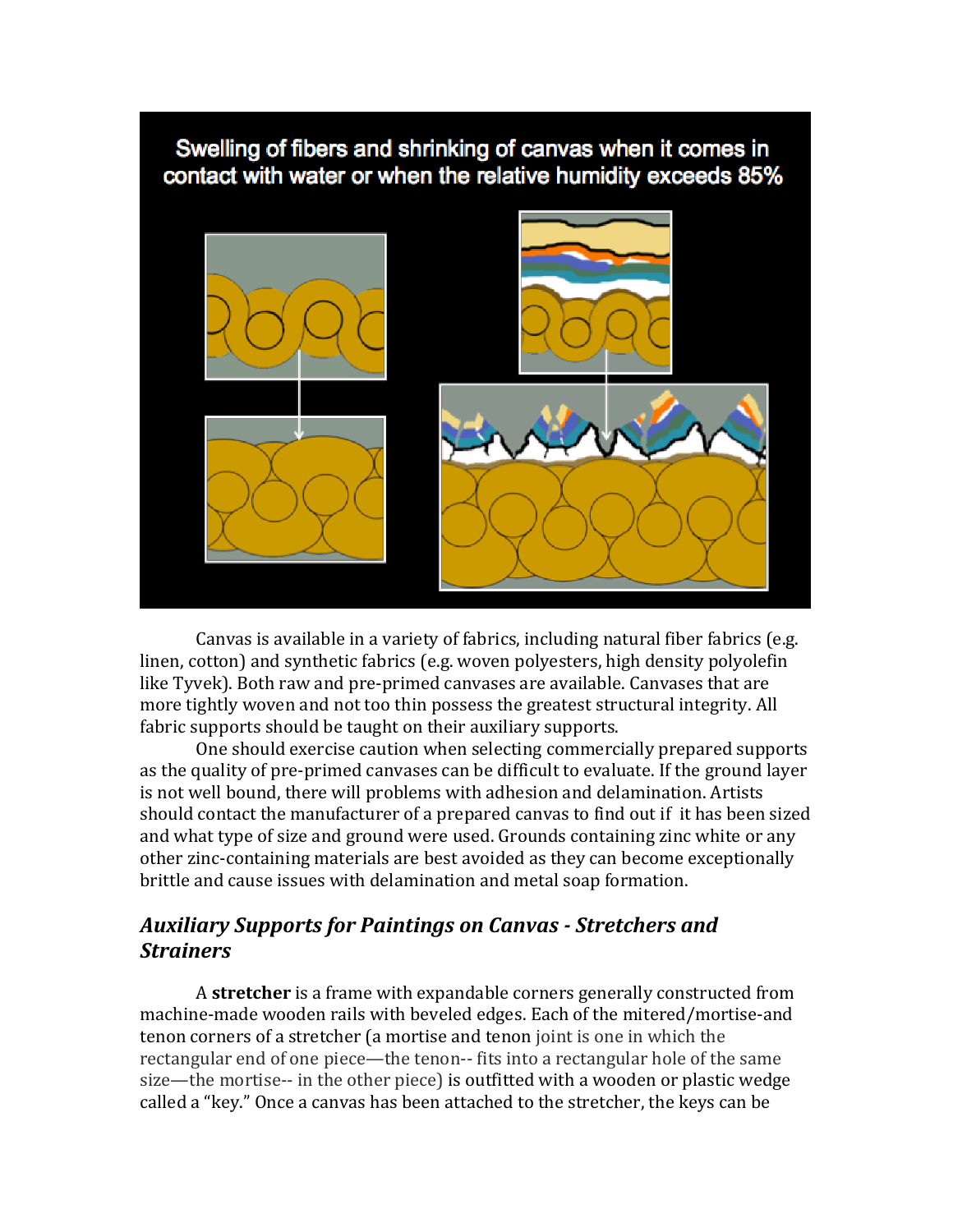gently tapped to slightly expand the overall dimensions of the stretcher. This is called "keying out" and is done if the stretched fabric support becomes slack or develops slight planar deformations. Caution should be exercised when keying out a painting. If it is done too aggressively or in unsuitable environmental conditions, it can cause damage to the canvas support. A **strainer** is a chassis with rigid, *fixed* corners. Artists should consider avoiding strainers as long-term auxiliary supports as the rigid corners restrain the natural movement of the canvas support leading to cracking and/or flaking of the paint.

When artists choose stretched fabric supports they should consider the following:

- Acknowledge that natural fibers (e.g. linen) will respond more to changes in humidity/temperature than synthetic fibers (e.g. polyester).
- Consider mounting fabric supports onto rigid supports (using BEVA 371, pH neutral PVA adhesives, certain acrylic mediums, and other appropriate adhesives…see "Rigid Supports" document). Paintings on stretched fabric supports risk the possibility of being punctured or torn and react to fluctuations in the environment. Rigid secondary supports increase long term preservation.
- Choose fabrics with a close weave with warp and weft threads of an equal weight.
- Avoid "blends" fabrics with warp threads of a different fiber than the weft threads (e.g. one cotton and the other polyester) -- as threads spun from different materials react differently to changes in the environment.
- Use auxiliary supports with expandable corners (stretchers) rather than those with fixed corners (strainers). Planar deformations in stretched canvases can occur as a result of cycles in temperature and humidity. Auxiliary supports with expandable corners make it easier to mitigate the deformations.
- Consider sealing wooden auxiliary supports to prevent absorption/expansion in response to changes in the environment (acrylic solutions like B-72 or MSA varnish, shellac, etc.). This sealing layer is even more important as it can also prevent certain chemicals from off-gassing and causing potential damage to the canvas.
- Consult a conservator when attempting to mitigate planar deformations on canvases that are exceptionally fragile and/or brittle.
- Know that it is possible to paint on a flexible support that has not first been stretched (e.g. a canvas can be worked on when tacked to a wall or to a large piece of plywood). When working in oil paints, do not let the paint film completely cure (it must retain some flexibility) before stretching or it may crack while being stretched. When working in acrylic dispersions, let the painting dry for a week or two before stretching.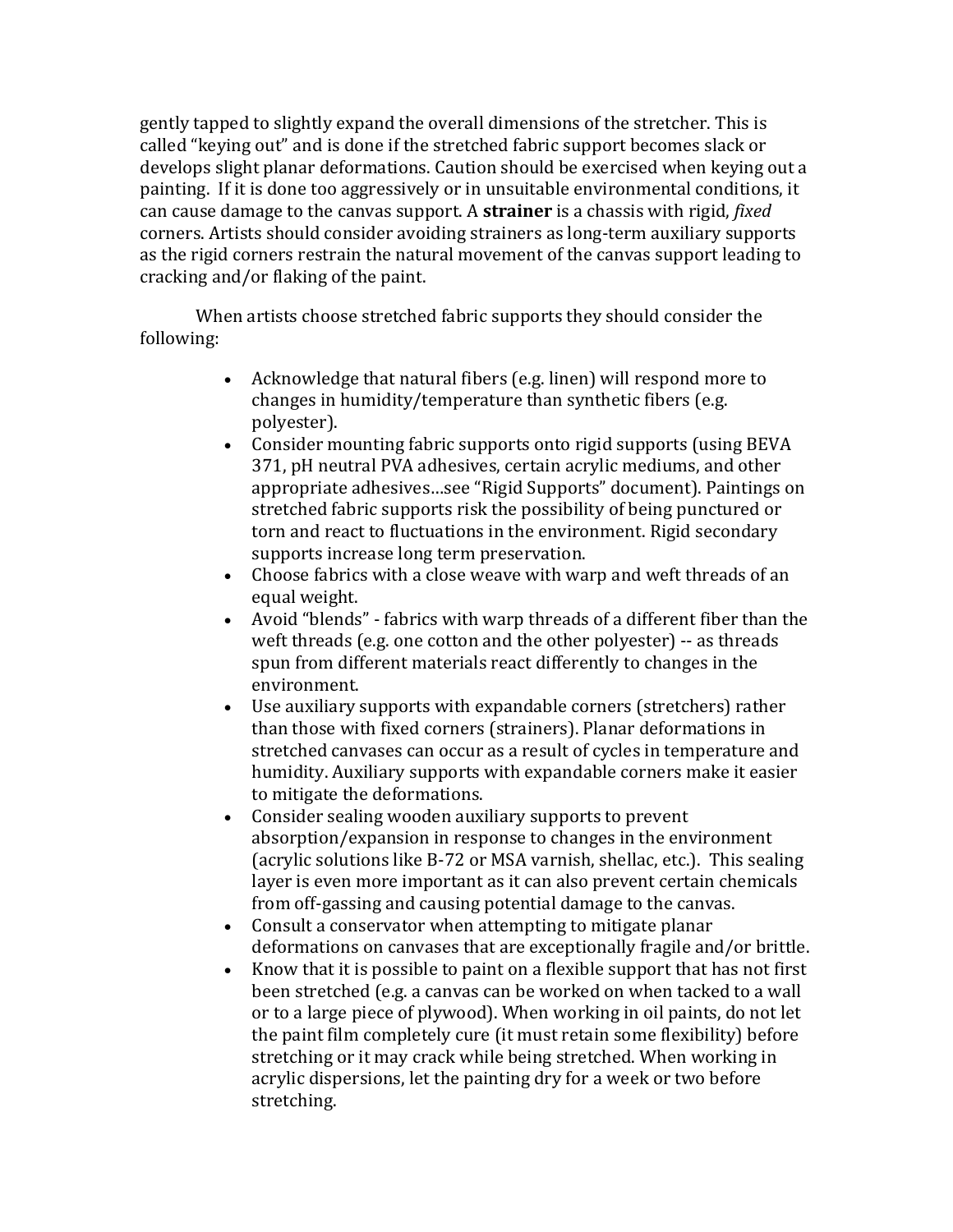- Eliminate any unwanted creases and folds in newly purchased canvas. One older method is to stretch the canvas support, wet the fabric, allow it to dry completely, and repeat the process. A variation on this method is to iron the canvas with a steam iron, then iron it with a dry iron, stretch the canvas, wet the canvas, allow it to dry, and adjust the tension if necessary. A newer method is to place the canvas face down on a blotter, mist the back in the areas where there are wrinkles, place another blotter and a sheet of glass on top, place weights (e.g. books) on top of the "sandwich", and leave for twenty-four hours. Artists can also purchase an affordable hand-held steamer to use locally on less pronounced creases.
- One can choose to initially attach a canvas to its stretcher with heavy duty metal push pins so that early adjustments to the tension can be made without much difficulty (the push pins can be replaced later with more permanent tacks.)

## *Mylar/Polyester Films*

"Mylar" is a registered trademark of the DuPont Company that refers to polyethylene terephthalate plastic (or PET). However, it is often used as a generic term for all polyester films. As Mylar was developed in the 1950s and is a relatively new product for artistic use, little information is available about the long-term properties of PET supports.

If artists choose to use Mylar and related polyester supports they should consider the following:

- Migration of additives within the polyester substrate (microscopic inert inorganic particles embedded in the PET to roughen the surface of the film so that it will not stick to other layers of film) may lead to problems of adhesion of ground and paint layers.
- Environmental fluctuations may cause ground and paint layers to expand and/or contract while not affecting the Mylar
- Accidental creases and planar deformations are often impossible to rectify.
- Polyester-based films should be mounted on, or positioned against, a solid substrate, framed behind glass/glazing, and stored or displayed in a stable environment.
- Frosted Mylar is preferable as it provides a mechanical tooth for the paint to adhere to.

## *Paper Supports*

There are three things which determine the quality of a paper support: fiber type and length, manufacturing process, and pH (acidity/alkalinity). They are related to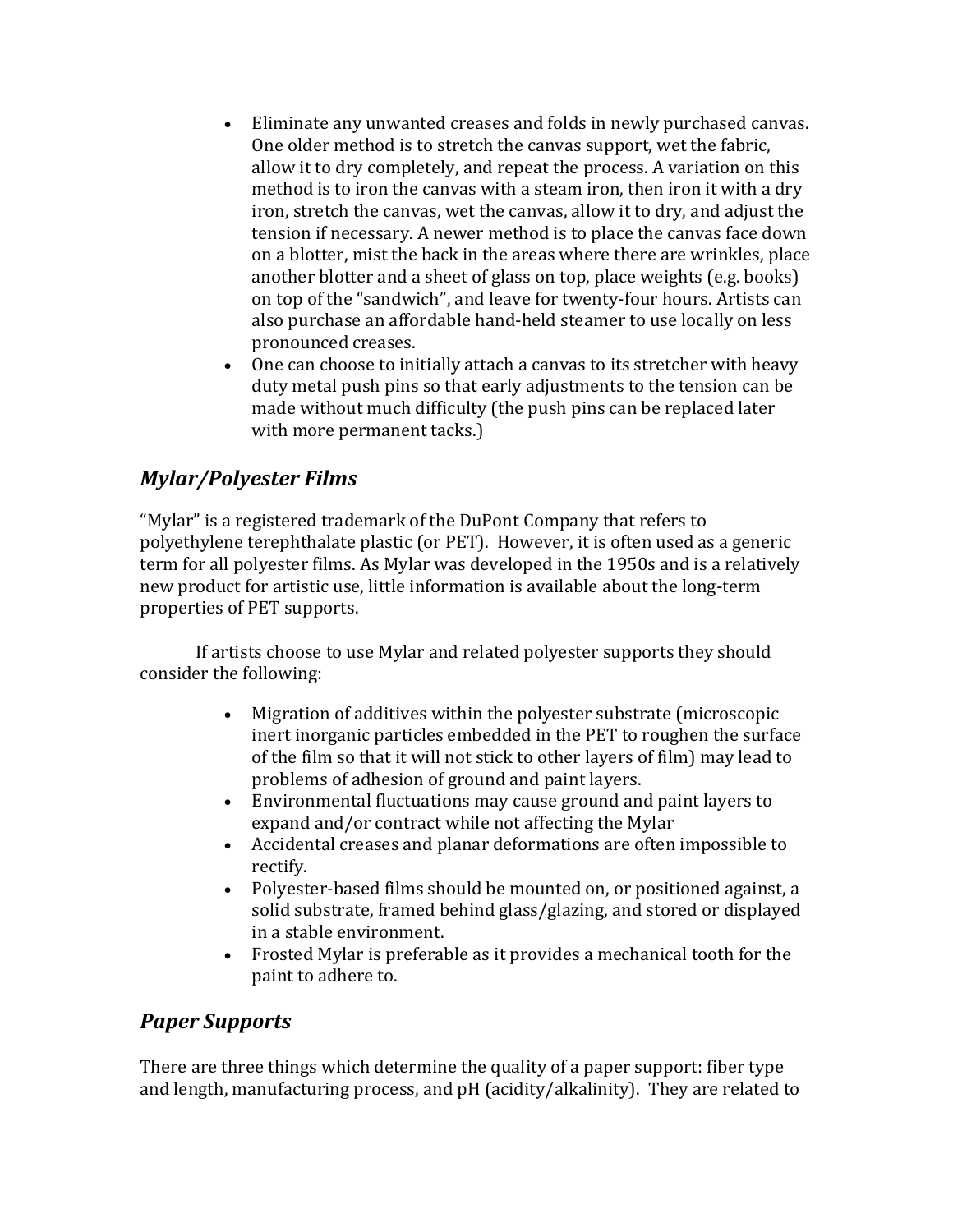one another as the raw material used during production and the manufacturing process influence the pH of the finished product. Artists might occasionally consider mounting paper supports onto rigid supports (using pH neutral PVA adhesives, certain acrylic mediums, and other appropriate adhesives. Mounting paper onto rigid secondary supports helps to promote long term preservation. A more common alternative is to choose the appropriate matting and/or framing system, a topic that can be further discussed on the MITRA forum.

## *Fiber Type*

All paper is manufactured from cellulose fibers; however, the type of plant fiber can make a considerable difference. The strongest papers are made from plant cells which are high in cellulose and of the longest length; this makes for durable, stable fibers. There are countless fiber types available, but the majority of artists' papers fall into the following categories:

- **Wood pulp**, including ground wood and newsprint paper. Papers made from wood pulp contain lignin – a complex organic polymer that gives wood strength but becomes acidic in paper unless it is removed during manufacture. Acidity can also be a by-product of heavy metals and chemical residues from the bleaching and pulping processes. The majority of papers in everyday use are made from wood pulp, and as a result many of them are acidic.
- **Cotton fibers** produce the majority of rag papers today. Rag paper was originally named for the linen and cotton rags that were processed during paper manufacture. Rag paper today is generally composed of cotton linters, the shorter fibers left over from cotton thread manufacture; it is chemically and mechanically stable, and as a result is of excellent quality.
- **Other plant-based fibers** are also used (and have been used for centuries) to produce papers of high quality and stability. These include flax {linen}, ramie, the bark of various trees (such as mulberry), banana leaf, jute, straw, and the fibers of an almost endless array of plant material.

### *Paper Manufacture*

The methods used to make paper affect the stability of the finished sheet, as pH and fiber strength are determined by the way in which the raw material is processed from pulp to finished sheet.

 **Handmade** paper is made the same way it has been for centuries, using a vat and screen. It is usually good quality, long-fibered paper.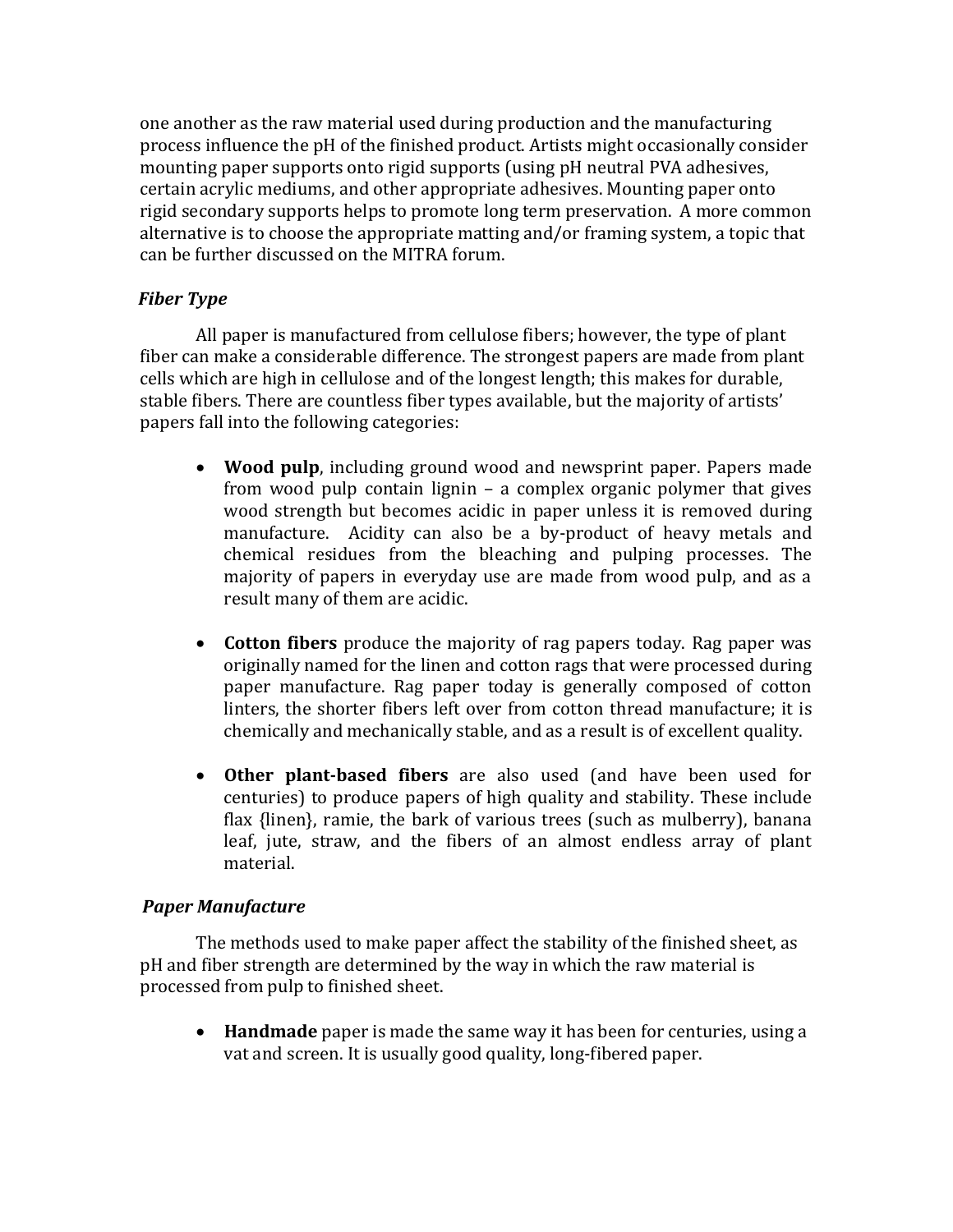- **Mold-made** paper is usually produced from quality fibers by a cylindermold machine. The majority of fine artists' papers are mold-made.
- **Machine-made** paper has three main types: mechanical pulp, chemical pulp, and machine-made permanent. It is produced by a Fourdrinier machine from wood fibers. Unless the manufacturer indicates otherwise, machine-made paper contains lignin and will degrade quickly. Chemical pulp papers are generally of better quality than mechanical pulp papers; they are often marketed as "wood free" paper. Although they are still made from wood pulp and are not as pure as machine-made permanent paper and mold-made paper, the lignin content is lower. In some cases, lignin can be completely removed chemically, leaving an acid-free, highquality machine-made paper.
- **Machine-made permanent** paper is produced by a Fourdrinier machine from wood fibers, and the lignin has been removed through chemical processing. Paper which meets the standard for Permanent Paper will have a neutral pH, alkaline reserves, fibers from chemically processed wood pulp or rag fibers, and strong resistance to tearing and folding. It is of excellent quality and is generally used for printing archival records.
- **Bleaching and optical brighteners** are often used to increase the whiteness of paper which is not naturally bright enough for some purposes. However, if bleach is left in the fibers, paper can deteriorate. Paper treated with fluorescent bleaching agents in optical brighteners (which make paper appear to be whiter due to their absorption of UV light and re-emission of it as blue light) will eventually turn yellow and darken.

## *Paper pH*

The pH of paper selected for stability should always be neutral (7) or alkaline (>7). Paper which is even slightly acidic will have already begun deteriorating by the time pH is measured.

 **Buffered** paper is manufactured with an alkaline reserve, or buffer. This is often (though not always) 3% calcium carbonate. The benefit to having this reserve is that it helps to keep the paper's pH alkaline long after manufacture. However, this alkaline reserve is not indefinite and eventually the sheet may become acidic. The pH at the time of manufacture is typically between 7.5 and 9.5.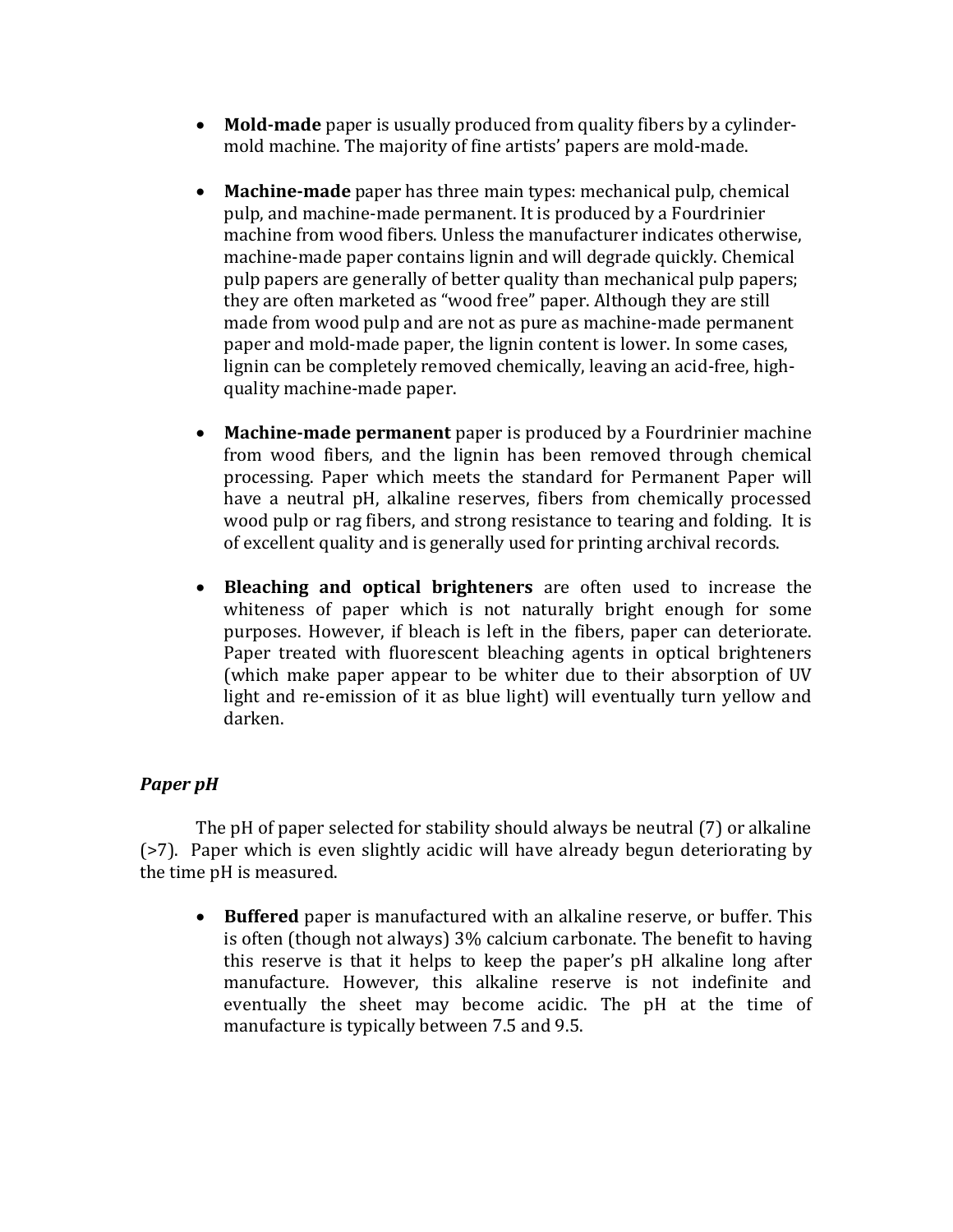- If paper isn't labeled "acid free," or this information needs to be verified, a pH pen or pH strips are an inexpensive way of testing this in the studio or at home.
- Note: paper which will come in direct contact with some photographic materials (color prints, albumen prints, and cyanotypes) should not be buffered, as these materials are sensitive to alkalinity.

### *Understanding Manufacturers' Terms and What They Mean (or Don't Mean)*

When selecting paper for quality and stability, it can be very easy to get confused by the terminology used seemingly at random by manufacturers. However, knowing what these terms actually mean will help to avoid confusion while choosing paper.

If artists chose to use paper supports they should consider the following:

- **Acid-free** refers to papers which the manufacturer has determined to have a neutral pH (7) or an alkaline pH (>7). Acid-free paper products can, in theory. be composed of almost any fiber – from cotton rag to wood pulp, and many other things in between. However, because of wood pulp's acidic nature, this means that the finished sheet has must be buffered with an alkaline reserve (usually calcium carbonate) and/or has had the lignin content chemically removed or diminished. The term acid-free connotes material which is designed to remain stable over time, but the reality is that the acid-free label is only given at the time of manufacture. Having a buffer is also not a guarantee that the paper won't become acidic over time, as the alkaline reserve becomes depleted. This is where it helps to know what plant material the paper is composed of; certain materials and paper processes are inherently more stable than others (i.e. mold-made cotton papers, handmade mulberry papers).
- **Alpha-cellulose** refers to the class of cellulose that has the highest degree of polymerization and is the most stable. Papers with a high alpha-cellulose content include cotton, ramie, flax, and kozo (mulberry bark). Wood pulp can be used to produce alpha-cellulose fibers through chemical processing, as with machine-made permanent papers.
- **Archival** or **archival-quality** are terms which manufacturers originally used to designate a material which was suitable for long-term storage. However, over time these terms have been used indiscriminately to the point where they do not necessarily mean anything at all – don't be fooled by seeing them, unless the manufacturer has also included other information to identify pH and fiber content. A claim of being "archival" must also be supported by material content and pH information (i.e. 100% cotton, acid-free rag paper, for example).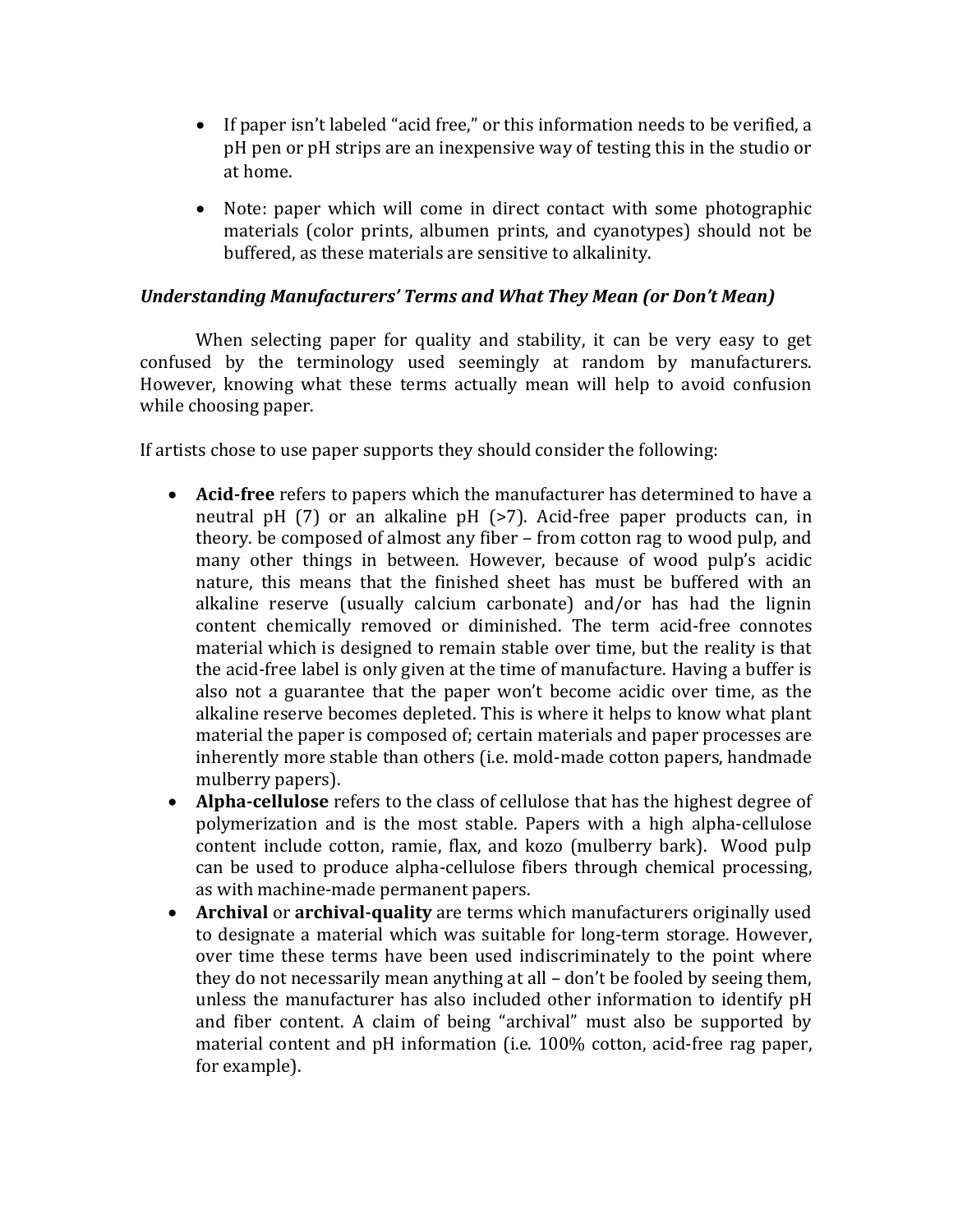- **Conservation-grade** originally referred to "acid-free" paper which was wood pulp-based and buffered. While it is better quality than some types of paper, it's actually not truly suitable for conservation or long-term storage as the alkaline reserve may be depleted over time. Be aware that this term may also be used indiscriminately.
- **Permanent Paper** indicates that the paper meets standards for paper manufacturing, such as US ANSI/NISO Z39.48-1992 or ISO 9706. These standards establish criteria for manufacturers of paper, and for the production of coated and uncoated papers which will last for several hundred years. Standards cover pH value, tear resistance, alkaline reserve and lignin threshold. Paper which meets the standard for permanent paper will have an infinity symbol identification mark. Permanent paper is usually used for documents and printed material. Archival Permanent Paper is designated by ISO 11108 and is designed to be an especially durable, stable paper for "publications of high legal, historical, or significant value."<sup>1</sup>
- **Rag paper** is made of long fibers, usually cotton (but can also be composed of other materials). In general, it is strong, long-lasting, and of a superior quality to other papers, particularly for use in fine art. Most rag papers will be labeled "100% Cotton" or "100% Cotton Rag." There is still a brand of paper that is made from a mix of fibers derived from both cotton and linen.

### *Compatibility Between Paper and Media*

Long-term stability can also be affected by the compatibility between the media and substrate – paper type, ground media applied (if any), and the method of application all affect the way a work ages. Paper manufacturers will often indicate which of their paper products are compatible with various media. A thorough guide to use for matching media to paper is *Which Paper? A Guide to Choosing and Using Fine Papers for Artists, Craftspeople, and Designers* (1991) by Silvie Turner.

## **ADDITIONAL RESOURCES AND REFERENCES**

### **General**

 $\overline{a}$ 

"Supports*" in The Painter's Handbook: Revised and Expanded* by Mark David Gottsegen (New York: Watson-Guptill, 2006), pp. 32-50.

*Which Paper? A Guide to Choosing and Using Fine Papers for Artists, Craftspeople, and Designers* by Silvie Turner (New York: Design Books, 1991).

<sup>1</sup> Hoel, I. "Standards For Permanent Paper." *64th IFLA General Conference – Conference Programme and Proceedings*. Retrieved from archive.ifla.org.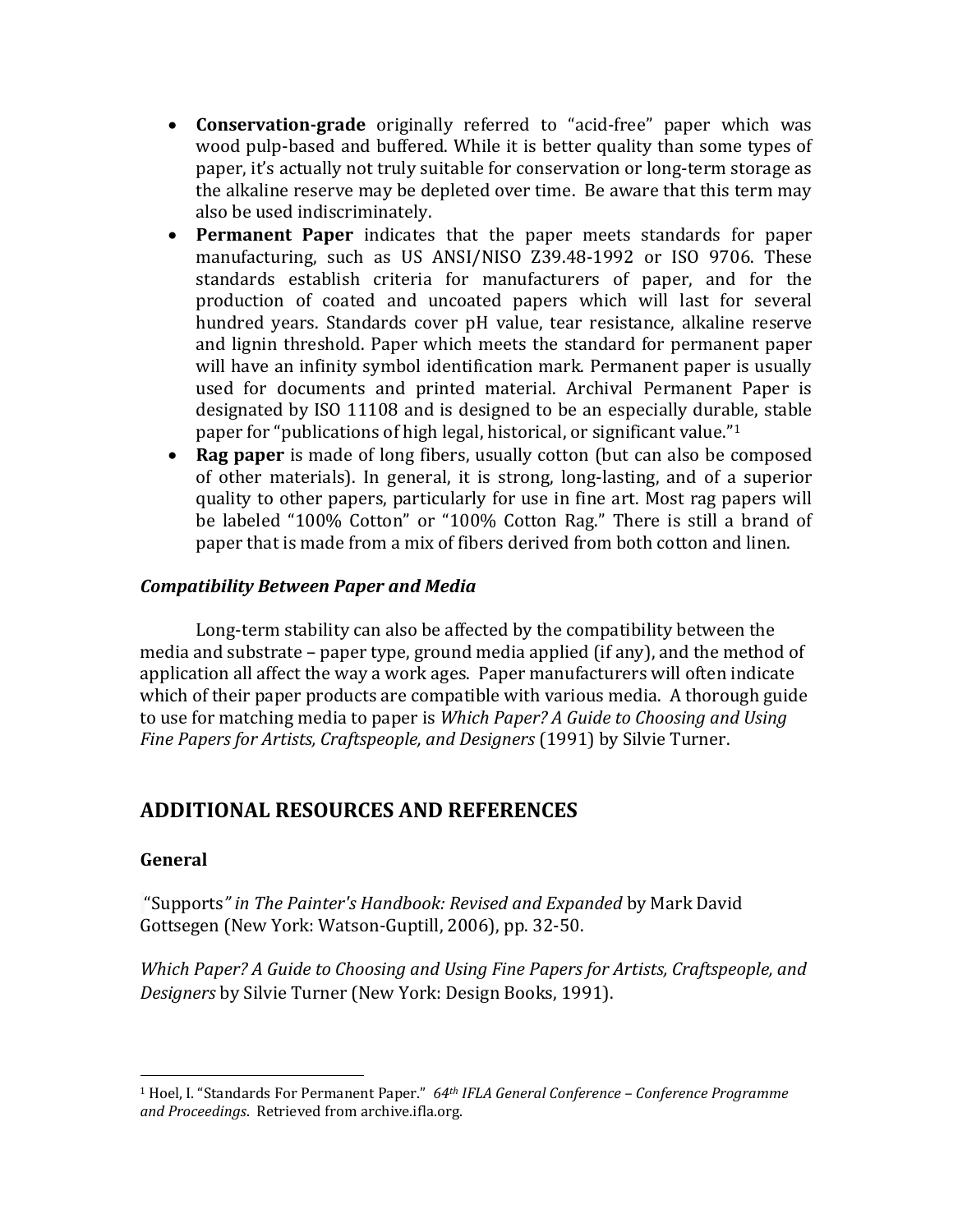"History of Fabric Supports" by Christina Young and Alexander W. Katlan in *The Conservation of Easel Paintings*, eds. Dr. Joyce Hill Stoner and Rebecca Rushfield (London and New York: Routledge, 2012).

Natural Pigments – Adhering Canvas to Panel Adhering canvas to board <http://www.naturalpigments.com/forum/preparing-canvas-panels-painting/?p=1>

Golden Artist Colors - Preparing a Painting Support [http://www.goldenpaints.com/technicalinfo\\_prepsupp](http://www.goldenpaints.com/technicalinfo_prepsupp)

CAMEO: Conservation and Art Materials Encyclopedia Online (Museum of Fine Arts Boston) [http://cameo.mfa.org/wiki/Main\\_Page](http://cameo.mfa.org/wiki/Main_Page)

### **Canvas**

Kress Technical Art History Website – General Information on Fabric Supports [https://www.artcons.udel.edu/about-us/kress/historical-materials](https://www.artcons.udel.edu/about-us/kress/historical-materials-techniques/fabric-supports)[techniques/fabric-supports](https://www.artcons.udel.edu/about-us/kress/historical-materials-techniques/fabric-supports)

Winsor & Newton – Understanding the Difference between Canvas and Linen [http://www.winsornewton.com/na/discover/tips-and-techniques/other-tips-and](http://www.winsornewton.com/na/discover/tips-and-techniques/other-tips-and-techniques/difference-between-canvas-and-linen)[techniques/difference-between-canvas-and-linen](http://www.winsornewton.com/na/discover/tips-and-techniques/other-tips-and-techniques/difference-between-canvas-and-linen)

Natural Pigments - Canvas Support[s http://www.naturalpigments.com/art-supply](http://www.naturalpigments.com/art-supply-education/canvas-supports-painting)[education/canvas-supports-painting](http://www.naturalpigments.com/art-supply-education/canvas-supports-painting)

Golden Artist Colors – Stretching Canvases [http://www.justpaint.org/a-remarkable](http://www.justpaint.org/a-remarkable-way-to-stretch-canvases-and-other-essentials-of-canvas-preparation/)[way-to-stretch-canvases-and-other-essentials-of-canvas-preparation/](http://www.justpaint.org/a-remarkable-way-to-stretch-canvases-and-other-essentials-of-canvas-preparation/) 

Golden Artist Colors – Stretchers and Strainers [Phttp://oldsite.goldenpaints.com/justpaint/jp17article3.php](http://oldsite.goldenpaints.com/justpaint/jp17article3.php)

## **Mylar**

Abbey Newsletter - Conservation Information on Mylar [http://cool.conservation](http://cool.conservation-us.org/byorg/abbey/an/an13/an13-5/an13-507.html)[us.org/byorg/abbey/an/an13/an13-5/an13-507.html](http://cool.conservation-us.org/byorg/abbey/an/an13/an13-5/an13-507.html)

Golden Artist Colors – Acrylics on Plastics [http://www.justpaint.org/acrylics-on](http://www.justpaint.org/acrylics-on-plastics)[plastics](http://www.justpaint.org/acrylics-on-plastics)

OS Graphics - Substrate List<http://www.sosgraphics.ca/SOSMaterialList.pdf>